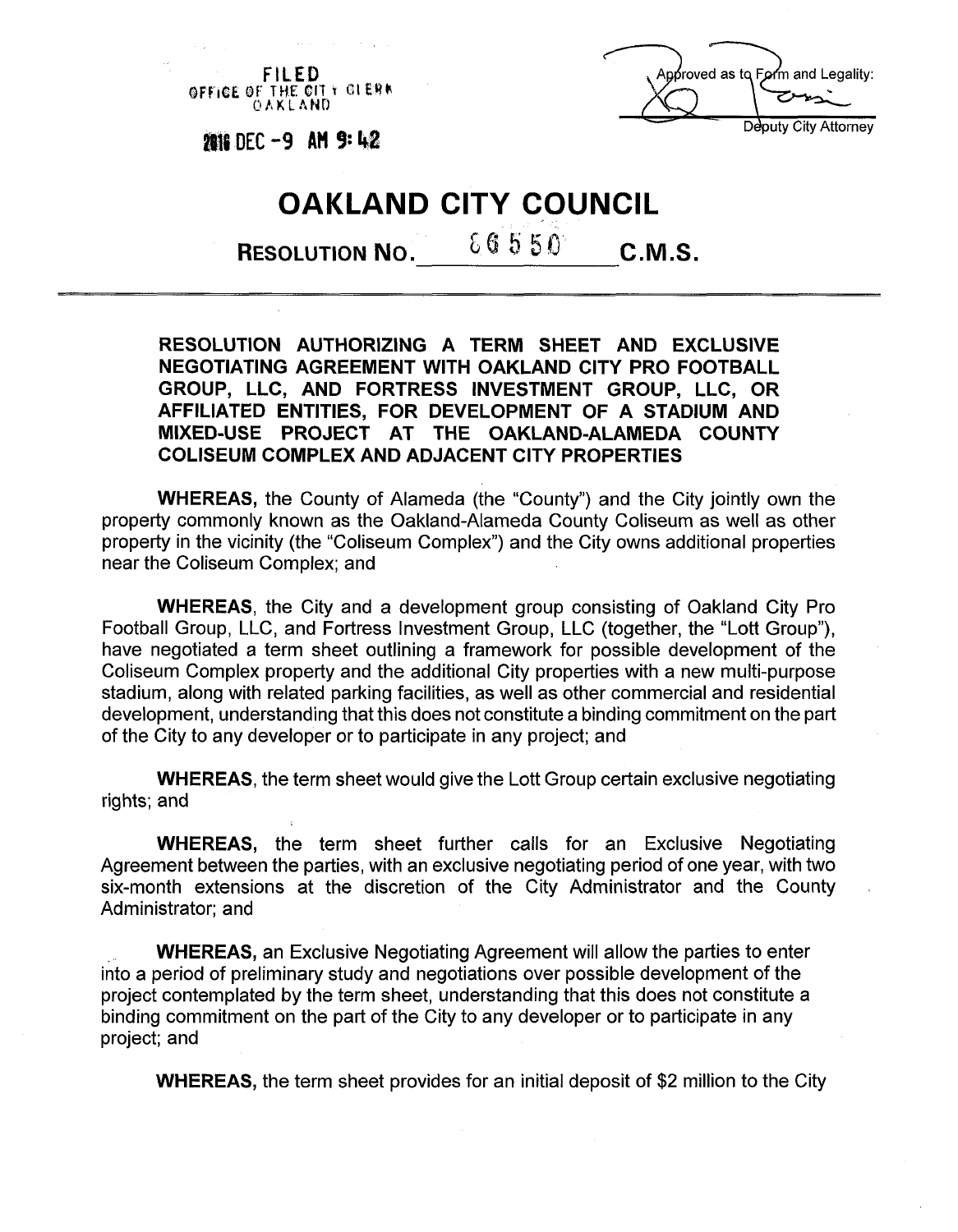upon signing the Exclusive Negotiating Agreement to cover City and County third party planning, entitlement, development and legal costs during the negotiating period, with a memorandum of agreement or other agreement between the City and the County regarding a process for disbursements to cover County costs; and

**WHEREAS,** as a condition of ordering a recent joint appraisal of the Oakland-Alameda County Coliseum Complex and adjacent City-County owned parcel, the County agreed to reimburse the City for half of appraisal costs or approximately \$75,000, but those funds were never appropriated; now, therefore, be it

**RESOLVED:** That the City Administrator, or his or her designee, is hereby authorized to negotiate and sign a term sheet with Oakland City Pro Football Group, LLC, and Fortress Investment Group, LLC, or an affiliated entity or entities approved by the City Administrator, outlining a framework for possible development of the Coliseum Complex property and the additional City properties; and be it

**FURTHER RESOLVED:** That the term sheet shall be in substantially the form as that draft term sheet attached to the staff report accompanying this Resolution, with the City Administrator authorized to make changes to the draft term sheet that she determines would be in the best interests of the City as long as such changes do not bind the City to any additional development terms and conditions; and be it

**FURTHER RESOLVED:** That the term sheet may give the Lott Group certain exclusive negotiating rights over the transaction and the project prior to execution of an Exclusive Negotiating Agreement; and be it

**FURTHER RESOLVED:** That the City Administrator, or his or her designee, is hereby further authorized to negotiate and sign an Exclusive Negotiating Agreement with Oakland City Pro Football Group, LLC, and Fortress Investment Group, LLC, or an affiliated entity or entities approved by the City Administrator, along with the County, for purposes of studying and evaluating the feasibility of, and negotiating terms and conditions for, the potential development of the project contemplated by the term sheet; and be it

**FURTHER RESOLVED:** That the exclusive negotiating period will be for one year from the date the Exclusive Negotiating Agreement is authorized by the City Council and the County, with an option to extend said period for two additional six-month periods at the discretion of the City Administrator or his or her designee, along with the County; and be it

**FURTHER RESOLVED:** That the City Administrator, or his or her designee, is hereby authorized to accept and appropriate the \$2 million initial deposit, to be deposited into a fund to be determined, negotiate and enter into a memorandum of agreement or other agreement with the County addressing the disbursement of such funds to cover County costs, and disburse said funds to the County consistent with the agreement; and be it

**FURTHER RESOLVED:** That funds from the County in the amount of \$75,000 shall